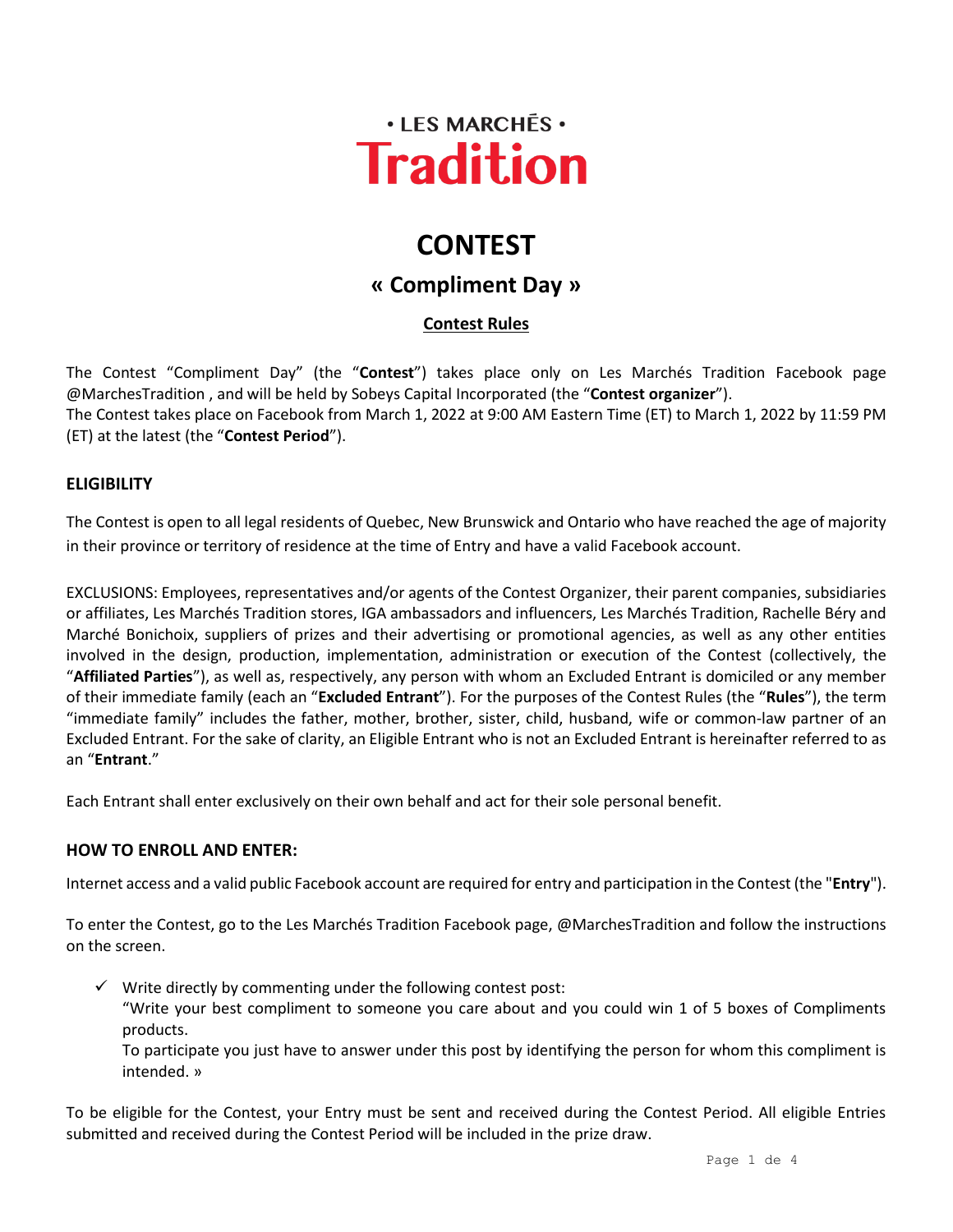The Contest Organizer reserves the right to remove, erase, hide and / or modify any material published at any time and without notice. It does not endorse any material posted, stored or downloaded by the participant or any third party, and assumes no responsibility for such material or for any loss or damage suffered.

This Contest is in no way associated with, or managed or sponsored by Facebook. You understand that you are providing your personal information to Sobeys and not to Facebook. The personal information you provide will be used by the Contest Organizer and authorized third party vendors of Sobeys for the administration and management of this Contest and the Website, all in accordance with the privacy policies of the Sponsor, Sobeys and third party suppliers, if applicable, subject to the uses you have authorized in connection with your Participation. Facebook is completely released from all liability by each participant in this Contest. All questions, comments or complaints in connection with this Contest should be directed to Sobeys and not to Facebook.

#### **PRIZE AND APPROXIMATE RETAIL VALUE:**

A total of five (5) prizes will be awarded in this contest. Each prize consists of one (1) box of Compliments brand grocery products with an approximate retail value of forty-nine and nine dollars (\$49.09)

The total value of all prizes offered in this contest is two hundred and forty-five dollars and forty-five (\$245.45).

The Prizes will be sent by post by the Contest Organizer.

Each prize must be accepted as awarded and may not be transferred, assigned or exchanged for cash (unless expressly authorized by the Contest Organizer at his sole discretion). No substitution will be permitted, except at the discretion of the Contest Organizer. The Contest Organizer reserve the right, at their sole discretion, to substitute the prize, or any portion thereof, with another prize of equal or greater value, including, at the sole discretion of the Contest Organizer, a cash award. The Prize will be awarded only to the individual whose verifiable full name and valid email address appear on the Account associated with the Entry in question.

#### **WINNER SELECTION**

A single draw will take place on March 2, 2022 at 10:00 a.m. (ET) (the "**Draw Date**") at the offices of the Contest Organizer located at 11281 boulevard Albert-Hudon, Montreal-North (Quebec) H1G 3J5, during which will be electronically and randomly selected five (5) entrants from among all Entries received during the Contest Period, in accordance with these Rules.

The odds of winning depend on the number of eligible entries received during the contest period, in accordance with these rules.

#### CONTACTING SELECTED ENTRANTS

An Affiliated Party or a designated representative will make at least one (1) attempt to contact the Selected Entrant by Facebook, email or telephone within the Draw Date. If, after twenty-four (24) hours following the Draw Date, it has not been possible to contact the Selected Entrant, or if the notice sent to the Selected Entrant is returned as undeliverable, the Entrant in question will, at the sole discretion of the Contest Organizer, be disqualified (and will forfeit all rights to the prize in question). In such cases, the Contest Organizer reserve the right, at their sole discretion and if time permits, to randomly select another eligible entrant from the remaining Eligible Entries (in which case the provisions of this section shall apply to the new selected entrant).

BEFORE BEING CONFIRMED AS A PRIZE WINNER, each Selected Entrant must: a) correctly answer, unaided, a mathematical skill-testing question, and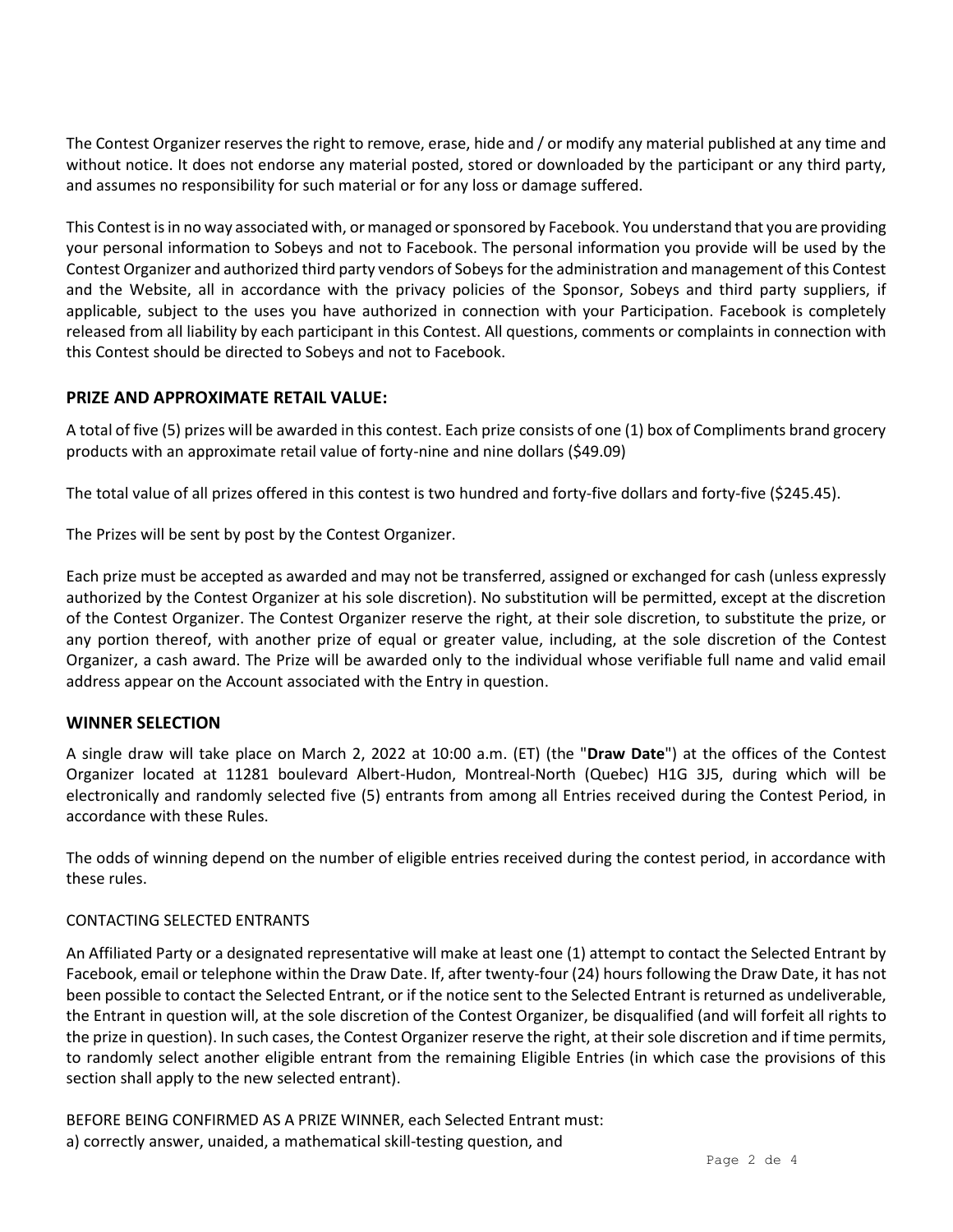b) sign and return, within twenty-four (24) hour of receiving notice, the Affiliated Parties' declaration and release form (the "**Release Form**") in which (among other things) the Selected Entrant: i) confirms compliance with these Rules, ii) acknowledges acceptance of the Prize as awarded.

If the Selected Entrant: a) incorrectly answers the skill-testing question, b) fails to return the duly completed Release Form within the prescribed period, c) fails to accept (or refuses to accept) the Prize as awarded for any reason, and/or d) is determined to have violated these Rules (as determined by the Contest Organizer at his absolute discretion), they will be disqualified (and will forfeit the prize) and the Contest Organizer reserve the right, at his sole discretion and if time permits, to randomly select another Eligible Entrant from the remaining Eligible Entries received (in which case the provisions of this paragraph shall apply to the new selected entrant). Limit of one (1) Prize per Entrant per household.

Each of the winners consents to their name, address, voice, image, statements in connection with the Contest, any Entrant's Material, and any photograph or other likeness, being published, reproduced or otherwise used by or on behalf of the Contest Organizer for publicity purposes or other promotional or commercial use by or on behalf of the Contest Organizer, in any media, future or existing, including print, broadcast, television and the Internet, without further notice or additional compensation.

#### **TERMS AND CONDITIONS:**

All Entries become the property of the Contest Organizer. The Contest is subject to all applicable federal, provincial and municipal laws and regulations. The Contest is governed by the laws of Quebec and the laws of Canada applicable therein, and is subject to all applicable federal, provincial and municipal laws and regulations and is void where prohibited by law.

The decisions of the Contest Organizer are final and binding in all matters related to this Contest, including any decision on the validity or disqualification of Entries or Entrants. By entering this Contest, you agree to be legally bound by the terms and conditions of these Rules. By entering the Contest, you agree that the courts of Quebec, Canada shall have jurisdiction to entertain any action or other legal proceedings based on any provision of this Contest's Rules or the running of this Contest. ANYONE FOUND TO HAVE VIOLATED THESE RULES FOR ANY REASON MAY BE SUBJECT TO DISQUALIFICATION AT THE SOLE AND ABSOLUTE DISCRETION OF THE CONTEST ORGANIZER AT ANY TIME.

The Contest Organizer reserve the right, subject only to the approval of the Régie des alcools, des courses et des jeux (the "**Régie**") in Quebec, to withdraw, amend or suspend this Contest (or to amend these Rules) in any way, in the event of an error, technical problem, computer virus, bug, tampering, unauthorized intervention, fraud, technical failure or any other cause.

Any attempt to deliberately damage any Website or to undermine the legitimate operation of this Contest (at the sole discretion of the Contest Organizer) is a violation of criminal and civil laws. Should such an attempt be made, the Contest Organizer reserve the right to seek remedies and damages to the fullest extent permitted by law. The Contest Organizer, with the consent of the Régie, reserve the right to cancel, modify or suspend this Contest, or to amend these Rules in any way, in the event of any accident, printing error, administrative error or other error of any kind, or for any other reason, without prior notice or obligation. Without limiting the generality of the foregoing, the Contest Organizer reserve the right, in his sole discretion, to administer another proficiency test, as they deem appropriate based on the circumstances and/or to comply with applicable law.

The Contest Organizer reserve the right, at his sole and absolute discretion, to change, without notice, the Contest deadline or any of the dates set out in these Rules, to the extent necessary, for purposes of verifying the compliance of any Entrant or Entry in accordance with these Rules, or due to technical problems or under any circumstances that, in the view of the Contest Organizer and at his sole discretion, may hinder the proper administration of the Contest in accordance with these Rules, or for any other reason.